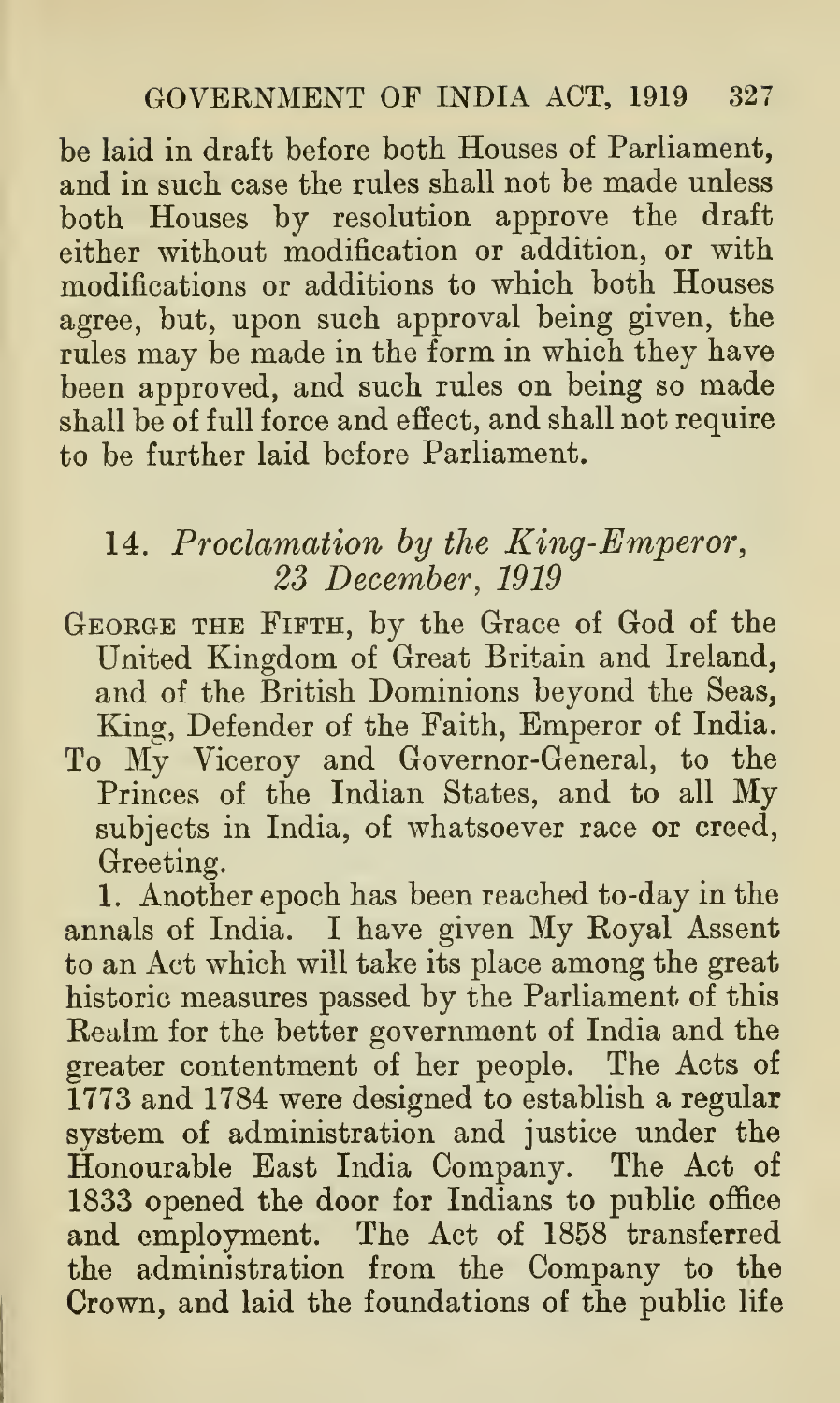which exists in India to-day. The Act of 1861 sowed the seed of representative institutions, and the seed was quickened into life by the Act of 1909. The Act which has now become law entrusts elected representatives of the people with a definite share in the government and points the way to full responsible government hereafter. If, as I confidently hope, the policy which this Act inaugurates should achieve its purpose, the results will be momentous in the story of human progress ; and it is timely and fitting that I should invite you to-day to consider the past and to join me in My hopes of the future.

2. Ever since the welfare of India was confided to Us, it has been held as a sacred trust by Our Royal House and Line. In 1858 Queen Victoria, of revered memory, solemnly declared Herself bound to Her Indian subjects by the same obliga tions of duty as to all Her other subjects ; and She assured to them religious freedom, and the equal and impartial protection of the Law. In His message to the Indian people in 1903, My dear Father, King Edward VII, announced His deter mination to maintain unimpaired the same principles of humane and equitable administration. Again, in His Proclamation of 1908, he renewed the assurances which had been given fifty years before, and surveyed the progress which they had inspired. On My Accession to the Throne in 1910, I sent a message to the Princes and peoples of India, acknowledging their loyalty and their homage, and promising that the prosperity and happiness of India should always be to me of the highest interest and concern. In the following year I visited India with the Queen-Empress and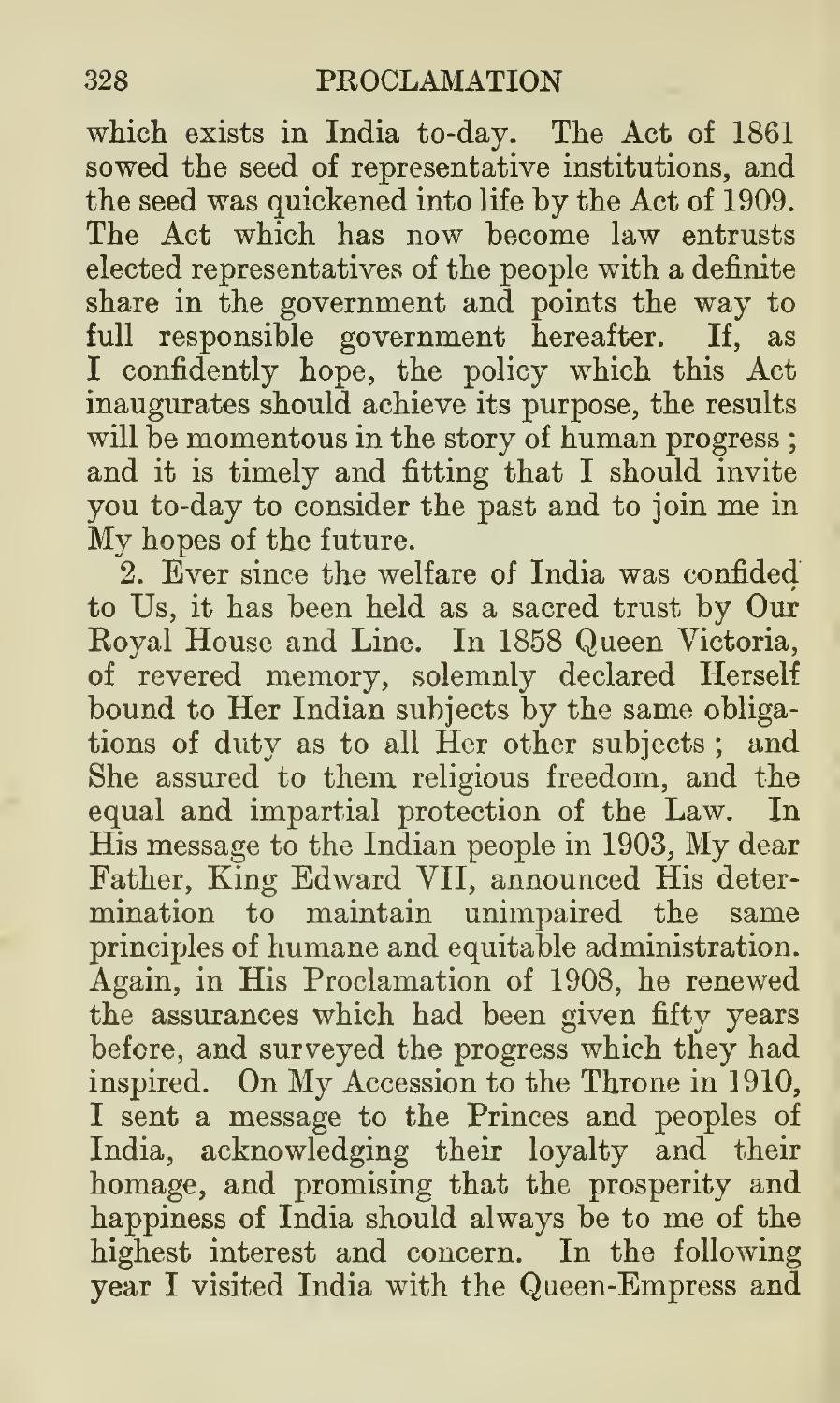testified my sympathy for her people and My desire for their wellbeing.

3. While these are the sentiments of affection and devotion by which <sup>I</sup> and My predecessors have been animated, the Parliament and the people of this Realm and My officers in India have been equally zealous for the moral advancement of India. We have endeavoured to give to her people the many blessings which Providence has bestowed upon ourselves. But there is one gift which yet remains, and without which the progress of <sup>a</sup> country cannot be consummated—-the right of her people to direct her affairs and safeguard her interests. The defence of India against foreign aggression is a duty of common imperial interest and pride. The control of her domestic concerns is a burden which India may legitimately aspire to take upon her own shoulders. The burden is too heavy to be borne in full until time and experience have brought the necessary strength ; but opportunity will now be given for experience to grow and for responsibility to increase with the capacity for its fulfilment.

4. I have watched with understanding and sympathy the growing desire of My Indian people for representative institutions. Starting from small beginnings, this ambition has steadily strengthened its hold upon the intelligence of the country. It has pursued its course along constitutional channels with sincerity and courage. It has survived the discredit which at times and in places lawless men sought to cast upon it by acts of violence committed under the guise of patriotism. It has been stirred to more vigorous life by the ideals for which the British Commonwealth fought in  $M_3$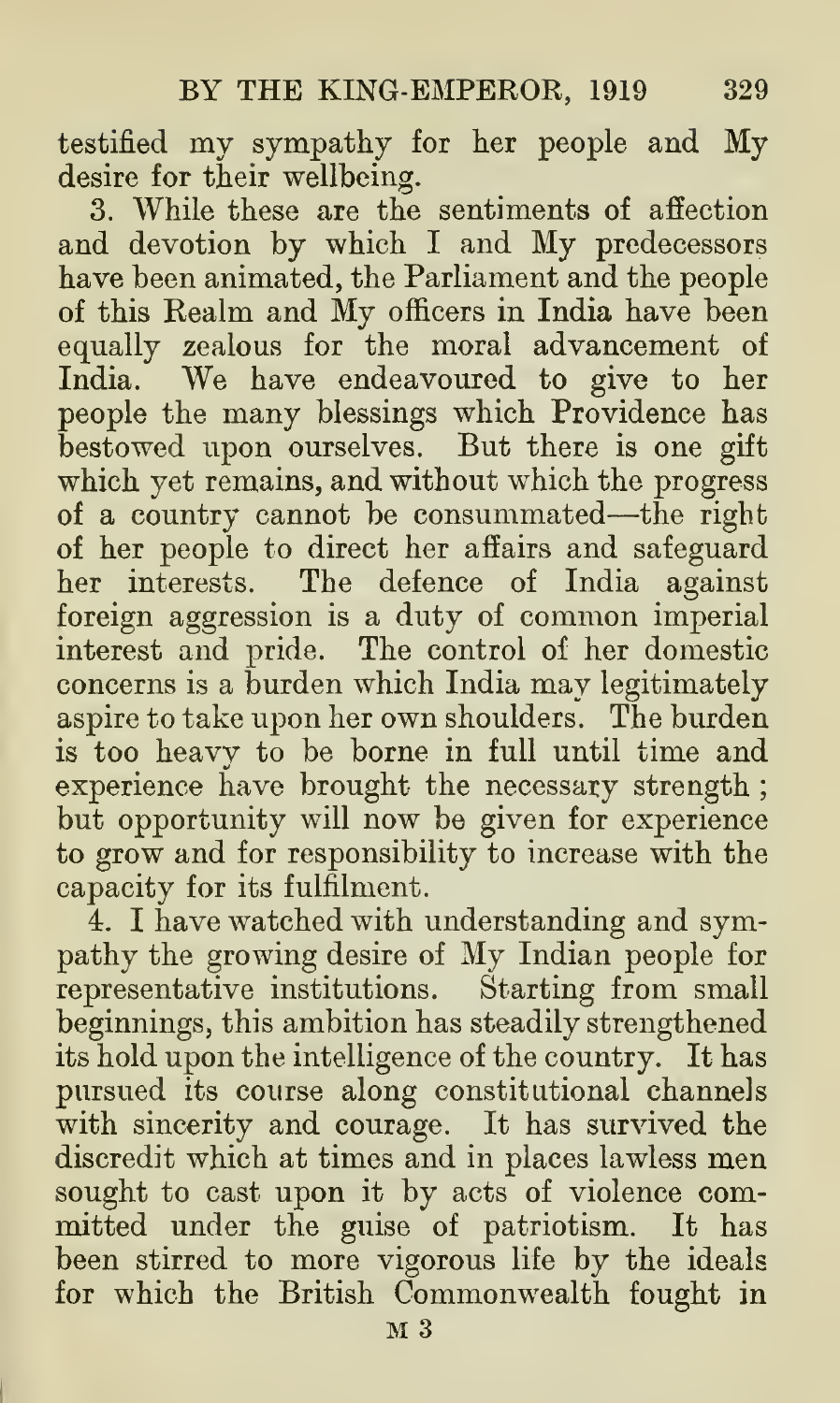the Great War, and it claims support in the part which India has taken in our common struggles, anxieties and victories.

In truth, the desire after political responsibility has its source at the root of the British connexion with India. It has sprung inevitably from the deeper and wider studies of human thought and history which that connexion has opened to the Indian people. Without it the work of the British in India would have been incomplete. It was therefore with a wise judgement that the beginnings of representative institutions were laid many years ago. Their scope has been extended stage by stage until there now lies before us a definite step on the road to responsible government.

5. With the same sympathy and with redoubled interest I shall watch the progress along this road. The path will not be easy, and in the march towards the goal there will be need of perse verance and of mutual forbearance between all sections and races of My people in India. <sup>I</sup> am confident that those high qualities will be forth coming. I rely on the new popular assemblies to interpret wisely the wishes of those whom they represent, and not to forget the interests of the masses who cannot yet be admitted to the franchise. I rely on the leaders of the people, the Ministers of the future, to face responsibility and  $\rm{endure\,miser representation}$  ; to sacrifice much for the  $\quad$ common interest of the State, remembering that true patriotism transcends party and communal boundaries ; and while retaining the confidence of the legislatures to co-operate with My officers for the common good in sinking unessential differences and in maintaining the essential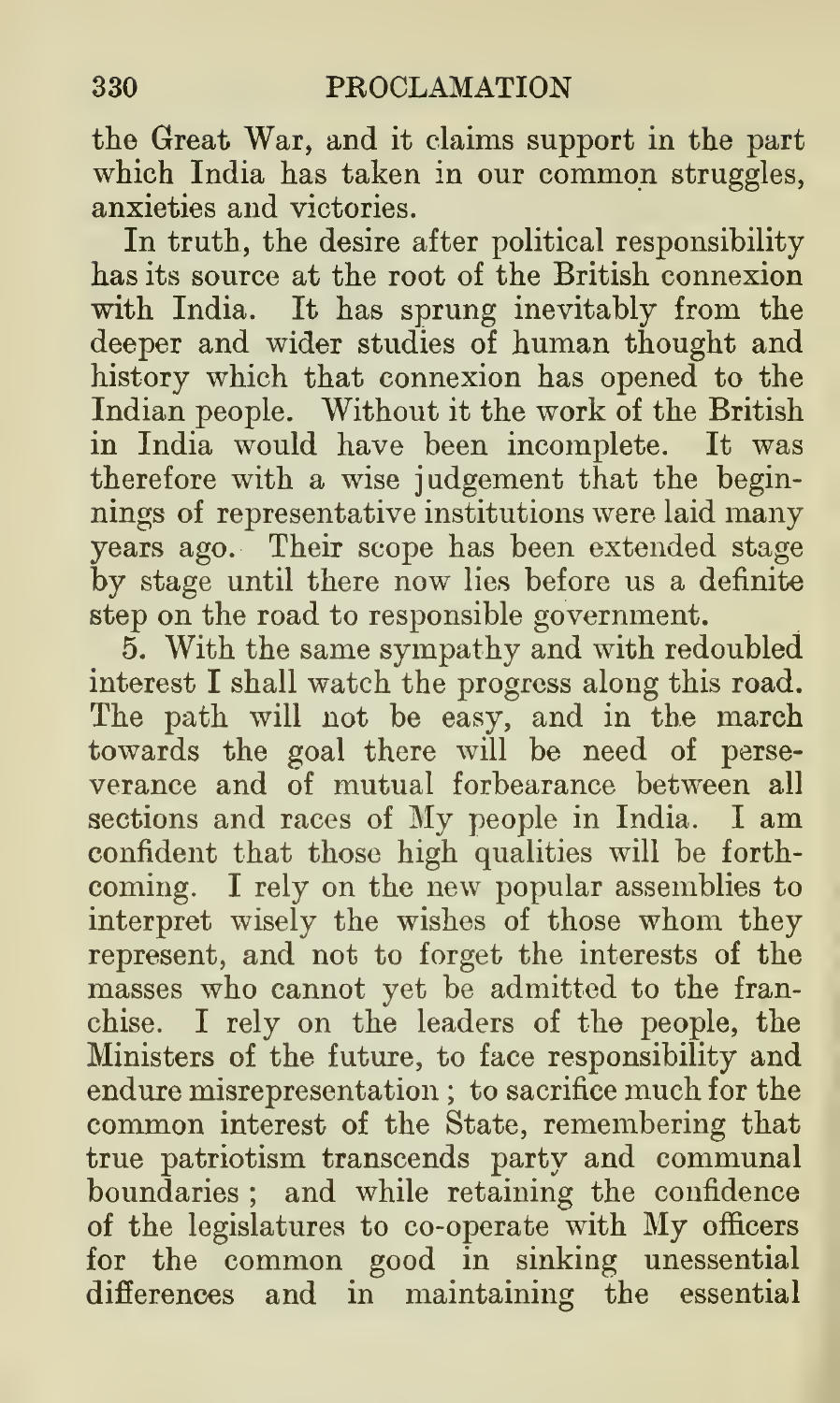standards of a just and generous government. Equally do <sup>I</sup>rely upon My officers to respect their new colleagues and to work with them in harmony and kindliness ; to assist the people and their representatives in an orderly advance towards free institutions ; and to find in these new tasks a fresh opportunity to fulfil, as in the past, their highest purpose of faithful service to My people.

6. It is My earnest desire at this time that, so far as possible, any trace of bitterness between My people and those who are responsible for My government should be obliterated. Let those who, in their eagerness for political progress, have broken the law in the past respect it in the future. Let it become possible for those who are charged with the maintenance of peaceful and orderly govern ment to forget the extravagances which they have had to curb. A new era is opening. Let it begin with <sup>a</sup> common determination among My people and My officers to work together for <sup>a</sup> common purpose. <sup>I</sup> therefore direct My Viceroy to exercise, in My name and on My behalf. My Royal clemency to political ofienders, in the fullest measure which in his judgement is compatible with the public safety. <sup>I</sup> desire him to extend it, on this condition, to persons who, for offences against the State or under any special or emergency legislation, are suffering imprisonment or restrictions upon their liberty. I trust that this leniency will be justified by the future conduct of those whom it benefits, and that all My subjects will so demean themselves as to render it unnecessary to enforce the laws for such offences hereafter.

7. Simultaneously with the new constitution in British India, I have gladly assented to the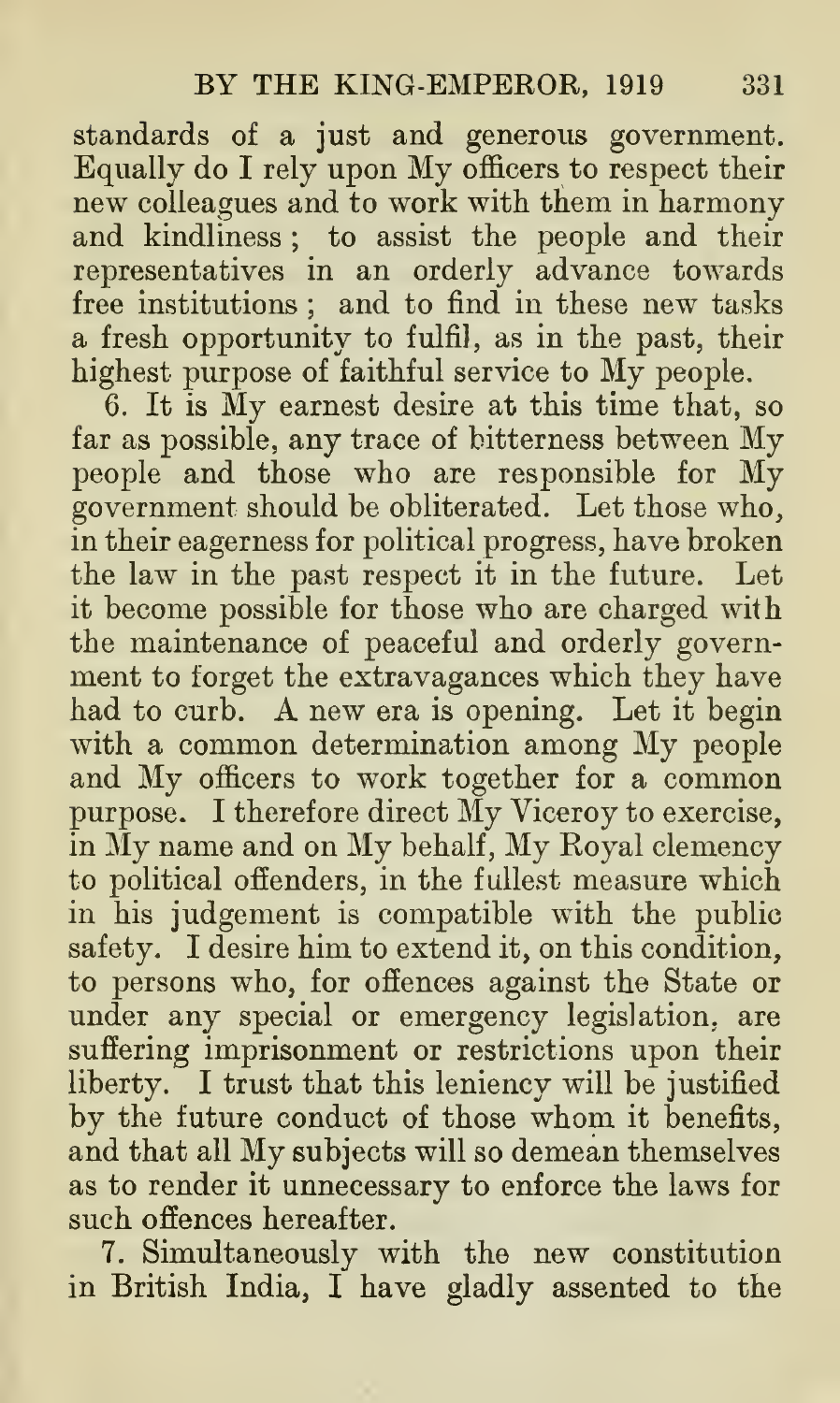establishment of a Chamber of Princes. I trust that its counsels may be fruitful of lasting good to the Princes and States themselves, may advance the interests which are common to their territories and to British India, and may be to the advantage of the Empire as a whole. <sup>I</sup> take the occasion again to assure the Princes of India of My determination ever to maintain unimpaired their privileges, rights and dignities.

8. It is My intention to send My dear son, the Prince of Wales, to India next winter to inaugurate on My behalf the new Chamber of Princes and the new constitution in British India. May he find mutual goodwill and confidence prevailing among those on whom will rest the future service of the country, so that success may crown their labours and progressive enlightenment attend their administration. And with all My people <sup>I</sup> pray to Almighty God that by His wisdom and under His guidance India may be led to greater prosperity and contentment, and may grow to the fullness of political freedom.

- 15. The King-Emperor's Message to the Rulers of the Indian States on the In auguration of the Chamber of Princes, February 1921
- George the Fifth, by the Grace of God of the United Kingdom of Great Britain and Ireland, and of the British Dominions beyond the Seas, King, Defender of the Faith, Emperor of India.
- To My Viceroy and Governor-General, and to the Princes and Rulers of the Indian States : Greeting.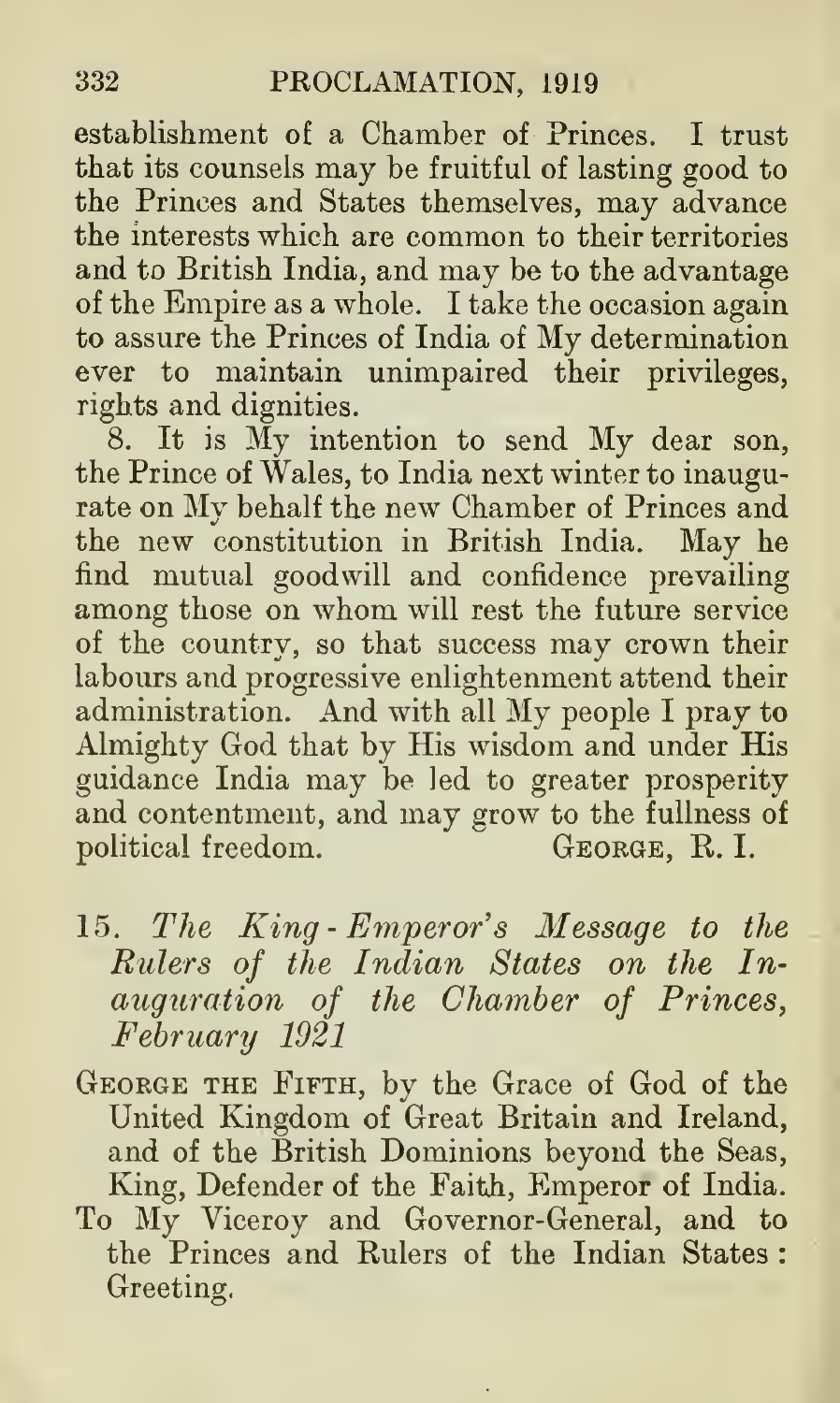## MESSAGE BY THE KING-EMPEROR, <sup>1921</sup> <sup>333</sup>

1. In My Royal Proclamation of December, 1919, <sup>I</sup> gave earnest of My affectionate care and regard for the Ruling Princes and Chiefs of the Indian States by signifying My assent to the establishment of a Chamber of Princes. During the year that has since passed My Viceroy and many of the Princes themselves have been engaged in framing for My approval <sup>a</sup> constitution for the Chamber and the rules and regulations necessary to ensure the smooth and efficient performance of its important functions.

This work is now complete, and it remains for Me to take the final steps to bring the Chamber into being, in the confident hope that the united counsels of the Princes and Rulers, assembled in formal conclave, will be fruitful of lasting good both to themselves and their subjects, and by advancing the interests that are common to their territories and to British India, will benefit My Empire as a whole. It is in this hope that <sup>I</sup> have charged My revered and beloved Uncle, His Royal Highness the Duke of Connaught and Strathearn, to perform on My behalf the ceremony of the inauguration of the Chamber of Princes.

2. It is My firm belief that <sup>a</sup> future full of great and beneficent activities lies before the Chamber thus established. To the Princes, long versed in the arts of government and statesmanship, it will open still wider fields of Imperial Service. It will afford them opportunities, of which, <sup>I</sup> am convinced, they will be prompt to avail themselves, of comparing experience, interchanging ideas, and framing mature and balanced conclusions on matters of common interest. Nor will less advantage accrue to My Viceroy and the officers serving under him,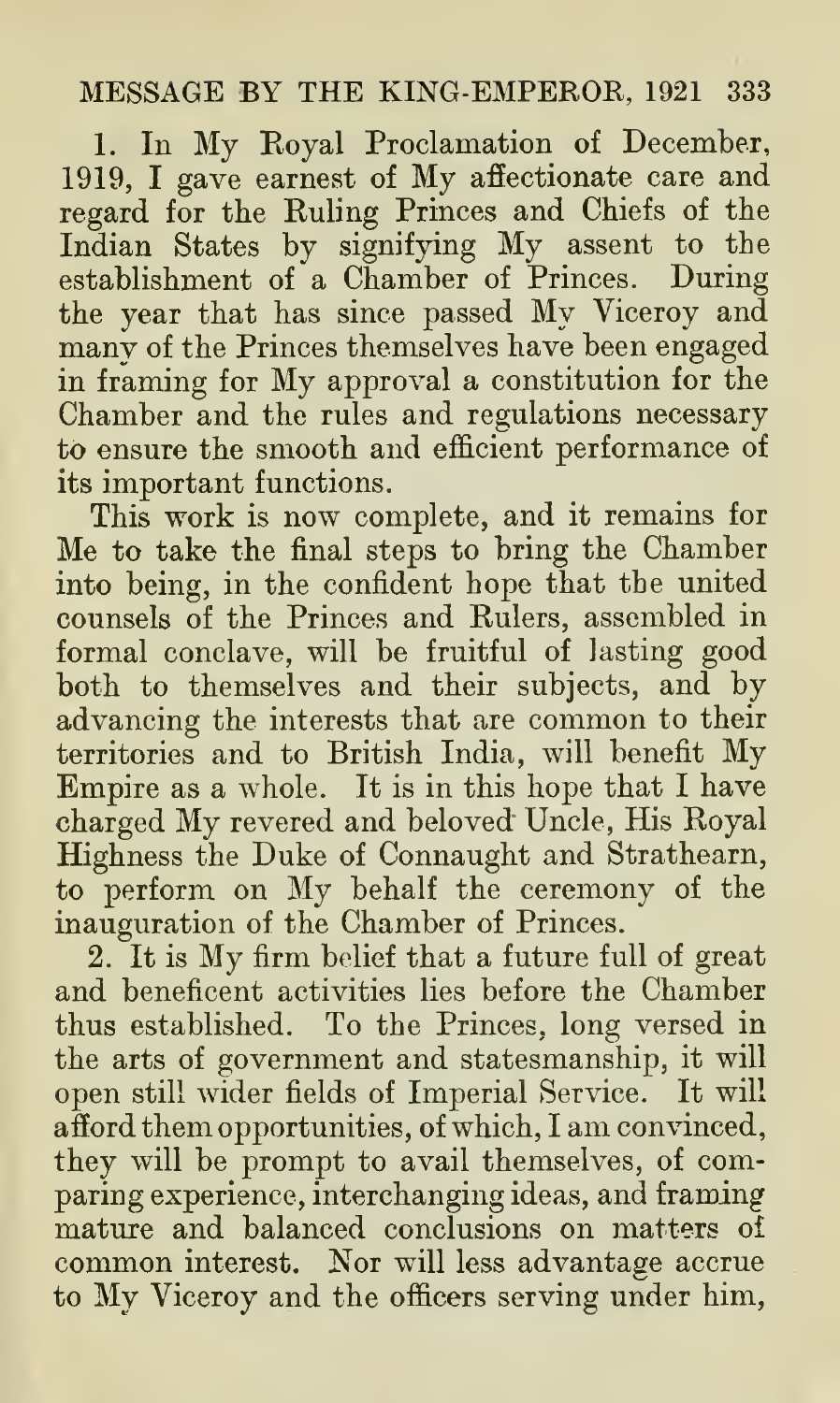to whom the prudent counsels and considered advice of the Chamber cannot fail to be of the greatest assistance. The problems of the future must be faced in a spirit of co-operation and mutual trust.

It is in this spirit that <sup>I</sup> summon the Princes of India to <sup>a</sup> larger share in My Councils. <sup>I</sup> do so in full reliance upon their devotion to My Throne and Person, proved as it has been both in long years of peace and in the terrible ordeal of the Great War, and in the confident anticipation that by this means the bonds of mutual understanding will be strengthened and the growing identity of interest between the Indian States and the rest of My Empire will be fostered and developed.

3. In My former Proclamation <sup>I</sup> repeated the assurance, given on many occasions by My Royal predecessors and Myself, of My determination ever to maintain unimpaired the privileges, rights, and dignities of the Princes of India. The Princes may rest assured that this pledge remains inviolate and inviolable. <sup>I</sup> now authorize My Viceroy to publish the terms of the Constitution of the new Chamber.

My Viceroy will take its counsel freely in matters relating to the territories of the Indian States generally, and in matters that affect those terri tories jointly with British India, or with the rest of My Empire. It will have no concern with the internal affairs of individual States or their Rulers or with the relations of Individual States to My Government, while the existing rights of the States and their freedom of action will be in no way prejudiced or impaired. It is My earnest hope that the Princes of India will take regular part in